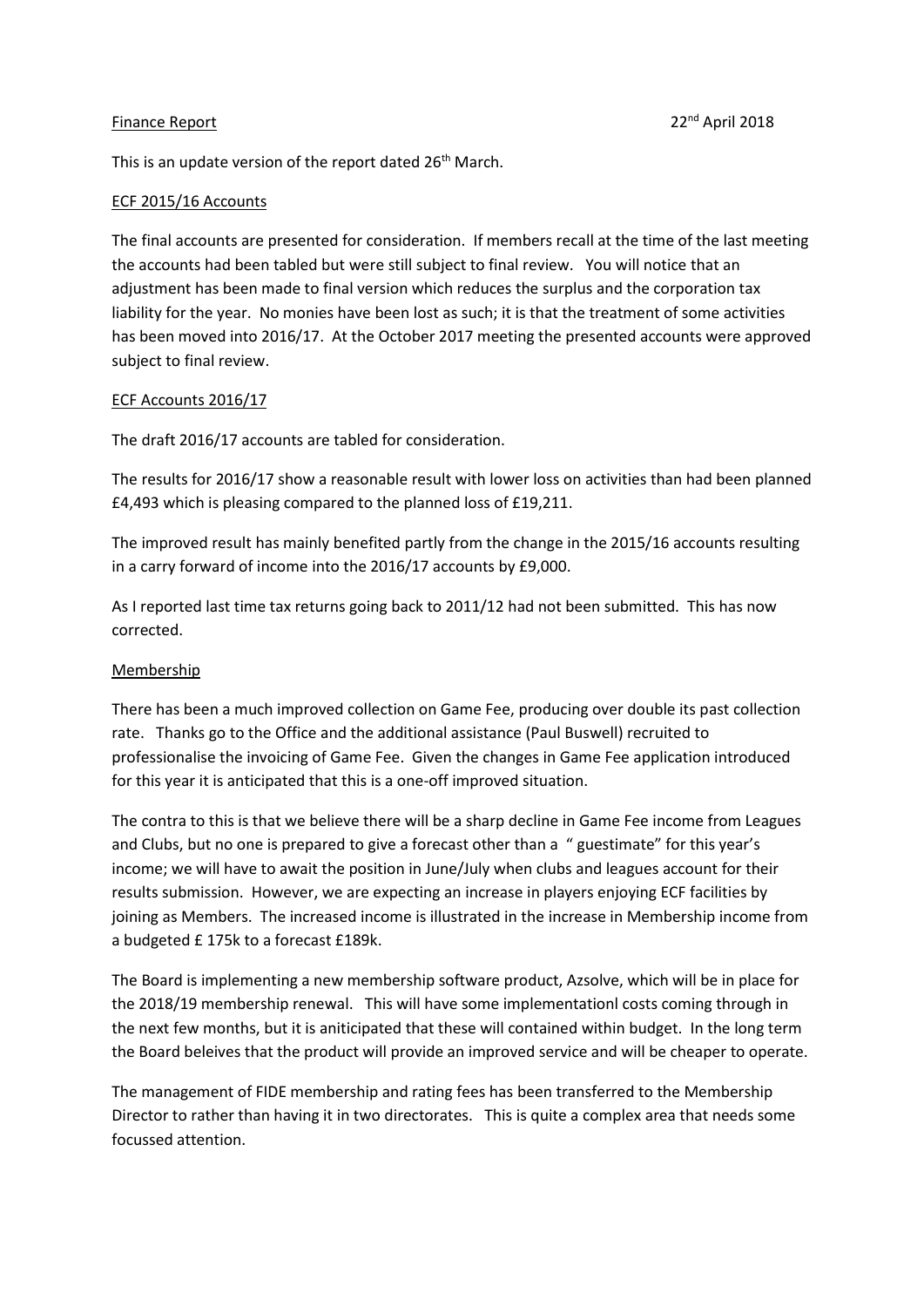## Home

Home directorate activities are fairly stable. The large amounts of income and expenditure is from the Tradewise sponsorship, of which half (£10,000) is transferred directly to the Hasting Congress. The Home Director has taken advantage of the other half to enhance the Grand Prix and British competitions. It is understood that Tradewise will in future only be supporting the Hastings event.

The British Chess Championships is the responsibility of the Home Director, but accounted for separately.

## Brtish Chess Championships

The 2017 congress at Llandudno event was very successful and produced a result slightly better than budget, a loss of £3,155. The Board had budgeted for a £5k loss. The event was supported by substantial sponsorship from the Polar Capital (£30k), John Robinson Youth Chess Trust (£7.5k) and the Permanent Invested Fund of the BCF (£5k).

For the 2018 congress at Hull it is anticipated that the main sponsor will provide a higher sum (£35k), the additional amount to be dedicated to improved publicity for the event. It also anticipated that the JRYCT and the PIF will provide similar amounts.

## Junior

The Junior directorate had a very busy year particularly in establishing the new Academy. This appears to have been a good success, the numbers are much greater than originally anticipated and good results from our junior players are anticipated. Though parents contribute fees, and some their time, this enterprise is going to need further support from the ECF and its associated organisations interested in furthering chess injuniors and into adulthood. This area is one of our key drivers for the medium term and the budget figures will demonstrate the Board's commitment. Despite the level of activity the Junior Director is managing to stay close to budget overall.

### International

The International Director very successfully managed to obtain £26k of sponsorship funding to support the Olympiad team in 2016. Unfortunately, we were not so successful for the European Team event for October 2017. It was decided to contract for some of the expenses in the 2016/17 to support the event in the following year 2017/18. This meant that some of the budget in 2016/17 was utilised to support that event. However, the directorate was only slightly overall overspent by a small amount in 2016/17 (£784).

On a broader issue, though the Board presents its budget on the basis that there will be base cost covered by members through membership and game fees, and additional costs will be provided from outside sources, it is not always possible to obtain sponsorship/donations to cover those additional costs. Therefore, we are going to be faced with the question: Do we send our best team or a team at all if we do not obtain outside funding. It is becoming more difficult to send good teams on just the base cost; many of our best players are professionals – you have to be to compete at the top table. Sso we will need to face these questions from time to time. Sending less than our best teams will, I aniticipate, result in less good results.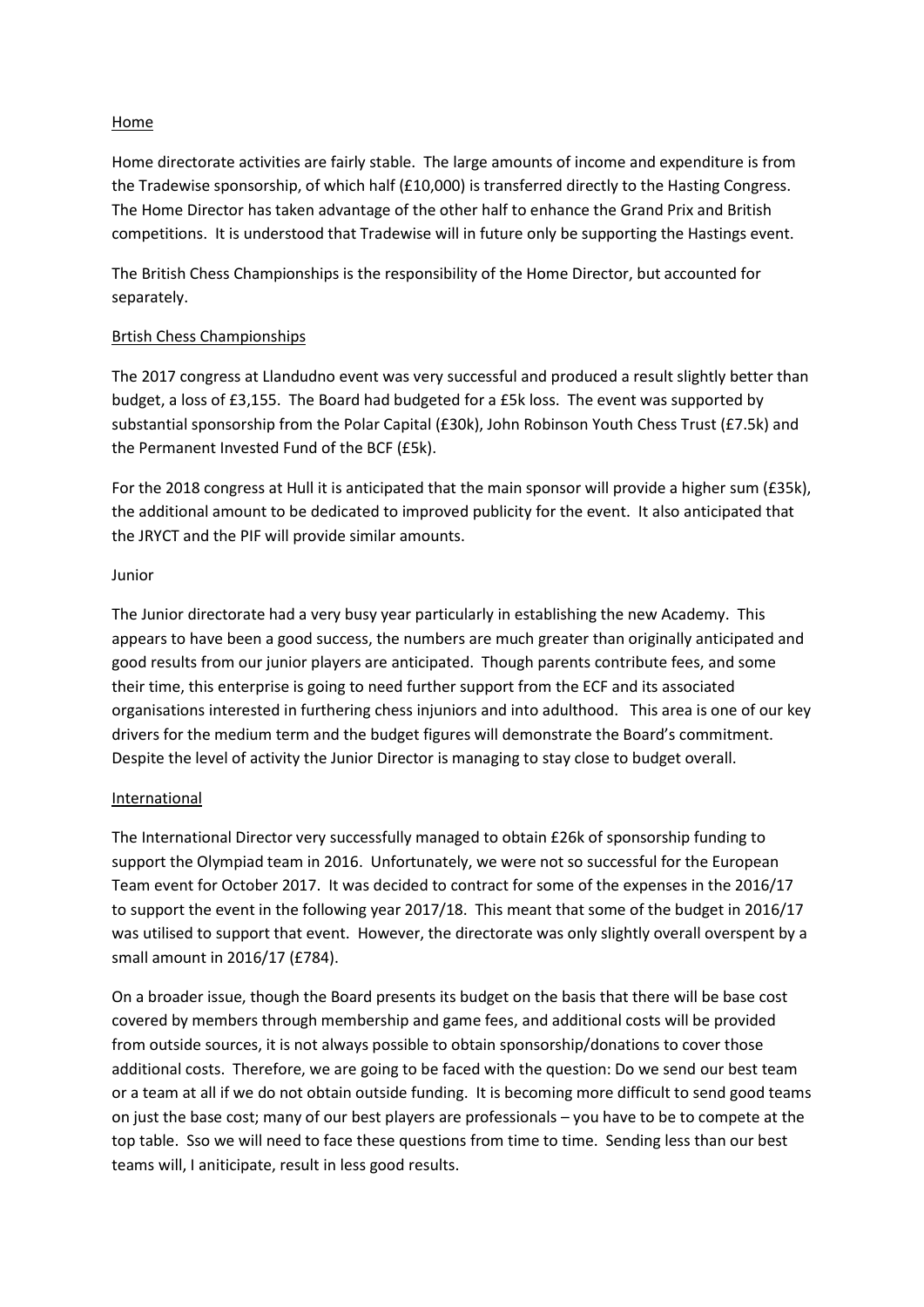A successful Seniors team organised by Stewart Reuben competed in an international event for our older members, largely at their own cost, which goes to show it is not all about juniors.

## Administration

The administration of the Federation has had number changes which has increased costs

Audit, Tax and Bookkeeping and invoicing:

- Outsourcing the bookeeeping service and implementation of the bookkeeping software
- Outsourcing the Company Secretarial role
- Support for invoicing of Game Fee
- Additional support for audit, tax and accountancy work

The peak of the workload is now over, but the running costs will remain higher than previously by some £13k pera annum

## Office and Library

The Library has been moved from its storage and is now accommodated with the Office at Battle. This has involved moving costs:

- Office/Library relocation (£1250)
- Telecommunications upgrade (£1700)
- Additional cost of the enlarged accommodation for the Office, the Library and archive storage (£1400 for the last few months of the year, rising to £15,600 per annum for future years).

# Mindsport Centre

A contribution of £2935 was contributed to the Go Association initiative for a Mindsports Centre as approved by Council.

As the forecast for 2017/18 and the budget for future years illustrates administration costs have moveds to a permanent higher level.

### VAT Tribunal

Members will recall at the last Council meeting it was reported that the European Court of Justice was going to rule on the game of Bridge and the implications for the payment of VAT on its fees. The ECF had lodged an appeal on the past four years VAT payments. Unfortunately, the Court ruled against Bridge as a sport and hence the case was lost. Therefore, our claim failed.

### Actuals to Date for 2017/18

I have provided actuals for the current year. Although the position shows a very healthy bottom line position please remember that there are a number of heavy costs to come through over the next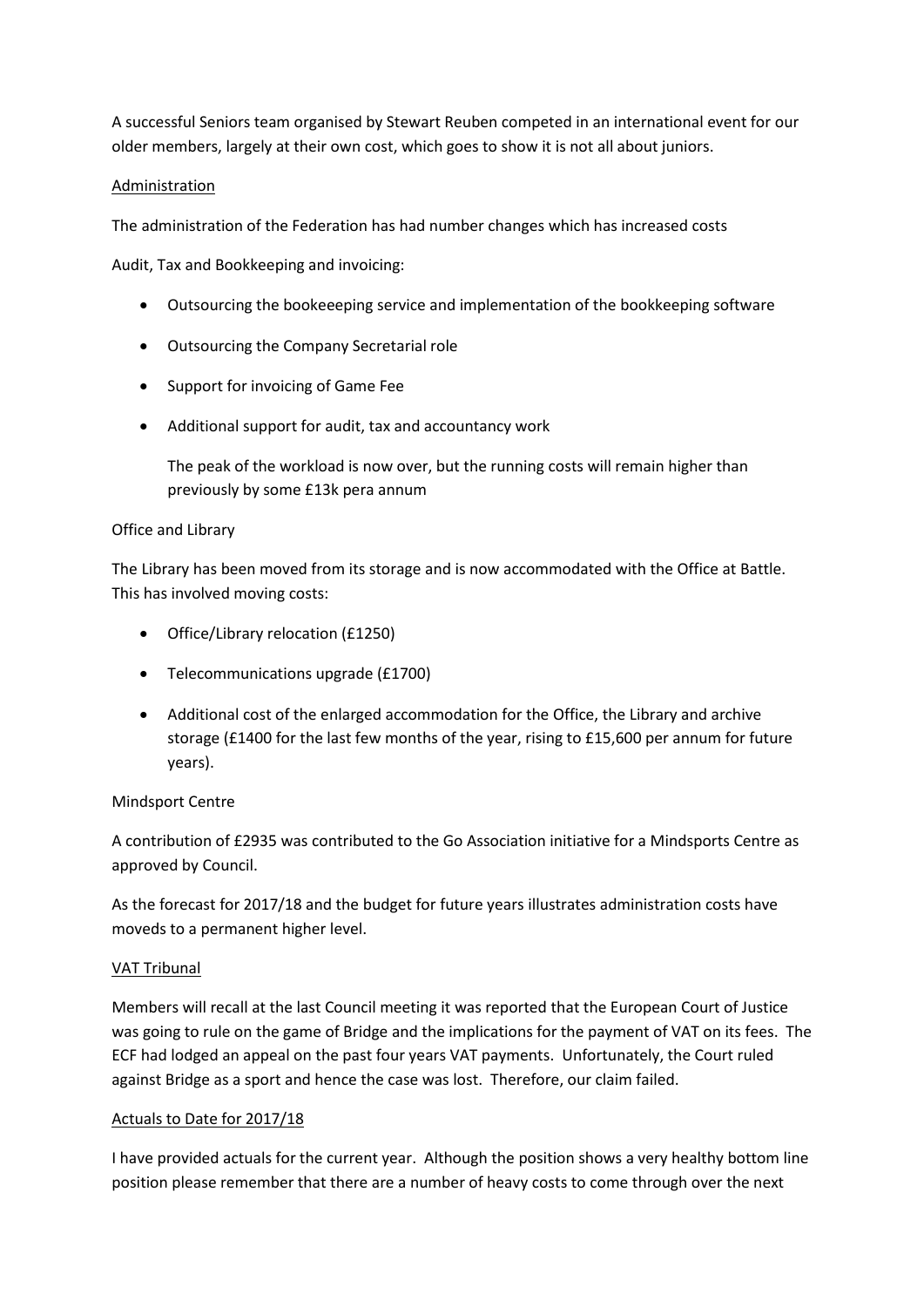few months which will change that figure. The ECF finances generally operate on the basis that most of most of our membership income is received early in the year and our costs are spreadout over the next 12 month; hence, the finances will always look good until the final bills are received in the last few months. They are for information only and subject to review by individual directors as they are up to 20<sup>th</sup>April and time has not been available for them to comment. The real column to look at is the forecast for 2017/18 which shows that we are fairly close (£-13k) to the target loss of £19k.

### Budget for 2018/19 and onwards

### General

The Board is pleased to table its budget for 2018/19 for Council's approval with two further years' budgets for Council's consideration.

The budget for the next three years is ambitious. The Federation is planning to invest in its Junior programme while maintaining a reasonable financial position over the medium term. In the early years the Board will have to utilise some of the Reserve funds, but it will continue to ensure that a reasonably healthy financial position is maintained. The long term goal is still to maintain Reserves of £100k and in the current planning cycle any shortfalls will need to be addressed in 4 or 5 years time.

 In the current year there are good indications that Membership numbers are growing; this is probably explained by the changes in Game Fee application and the growth in junior players. The Board has decided to set targets to grow its Membership numbers by 5% per annum from 2018/19 to 2020/12 (500 new members has actually been used in the calculation). This will increase the capacity of the Federation to support its activities. In particular the Board believes investment in Junior chess is vital to address some of the declines experienced by demography –the chess community is getting older. The Federation is planning to invest in its Academy alongside the initiative being promoted by the Chess Trust. The Trust is committing to support an Accelerator Programme for the most talented junior players to enable them to have the best support available to encourage them to gain titles and become our strong players of the future.

The increase in Membership numbers will be key to the success of the Board's plan. The Board will be seeking opportunities to increase membership and numbers will be regularly monitored. If numbers and income do not materialise then the expenditure budgets will have to be reviewed.

As a policy the Board is continuing to budget on the basis that the membership will support the core, on-going operational activities of the Federation and that additional discretionary spend (Accelerator Programme, appearance fees) will be funded by contributions from donations, sponsorship and Trust funds as appropriate. As I mentioned above, obtaining additioanl, outside funds for particular activities may not always be possible. On those occasions difficult decisions may have to be made whether or not to participate in an activity and at what level of financial commitment is needed. I trust members will support the endeavours of the Board who have to resolve these issues.

Members should also note that the support activities of the Federation have been experiencing changes. Details are given below.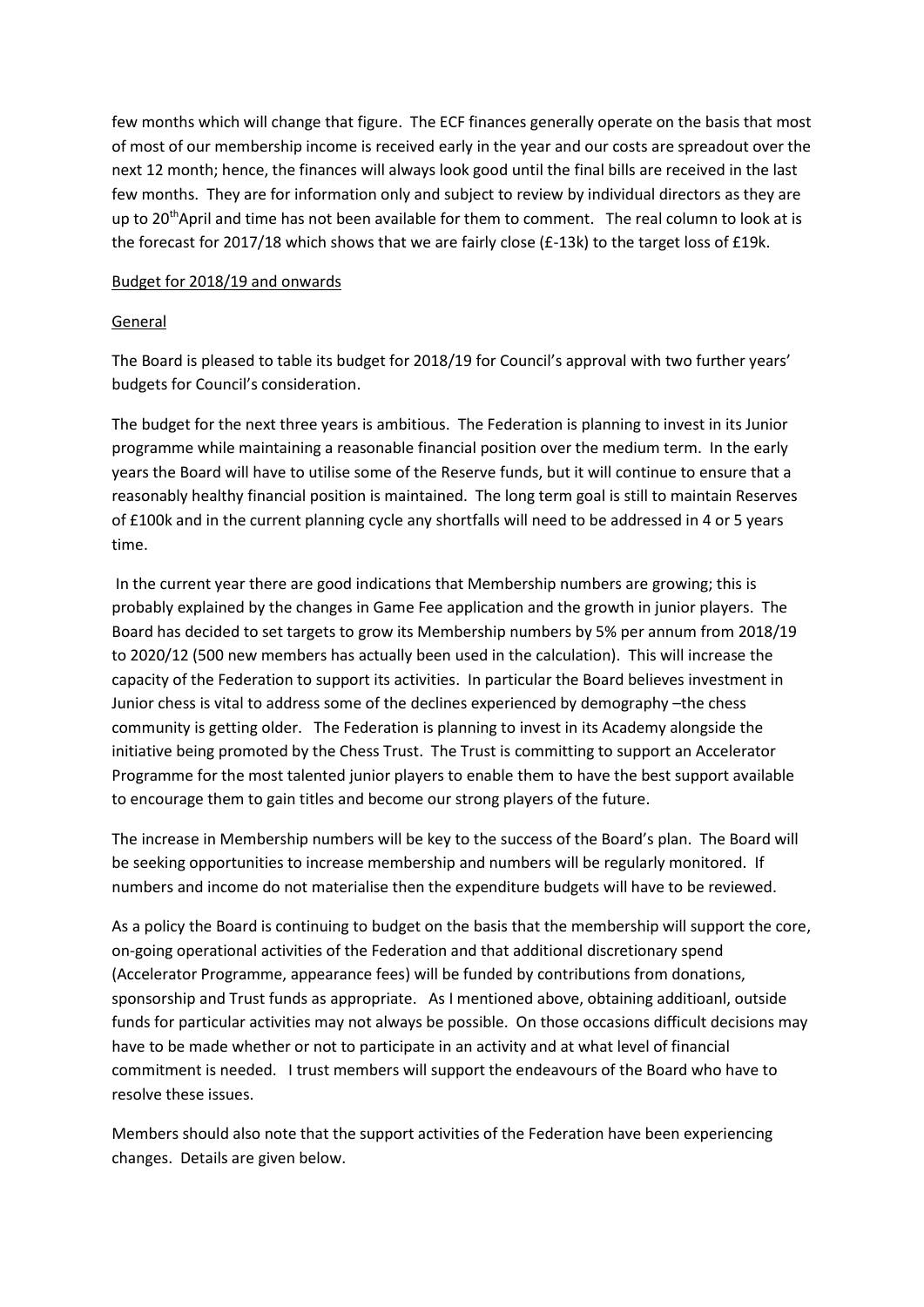The Board is continuing to co-operate closely with other organisations, particularly in the Junior arena (Chess Trust, John Robinson Youth Chess Trust) to increase to explore opportunities for increasing membership and avoid duplication of effort and expenditure.

## Membership

As already mentioned Member numbers are growing. The budget has been based on a growth of 500 members per annum until 2020/21 with an increase in membership fees in 2019/20. Also, the budget takes account of proposals for Junior Membership and Game Fees for 2018/19 onwards. Details of the proposed changes will be presented by the Director of Membership.

The existing membership system will be replaced for the new year 2018/19. PaySubsOnline will be replaced by Azsolve. It is intended that this system will provide an improved interface for Members joining and better information and facilities for use by the Office. As part of the changes the £1 discount for joining online will no longer be available and it is proposed to introduce a regular direct debit facility.

Please note for future years Grading Administration and the management of FIDE fees will move to the Director of Membership from the Home and International Directors respectively.

The Board is improving some of the core services: League Management, Membership system and accounting systems.

## Administration

First, the major change during 2016/17 was the housing of the National Chess Library permanently with the Office in enlarged accommodation at Battle. Volunteers have moved the library from Safestore, assembled bookcases, sorted the contents of the many boxes of books (6,000 plus volumes, started the task of cataloguing the books, and floored the loft spaces above the Office for storage. Particular thanks to George Jelliss, JulieDenning and others for supporting this work. Members are advised that the Board have engaged an expert book seller to advise on the value of the library. The good news is that it is more valuable than previously thought. The bad news is that it will cost more to insure and maybe house in improved security is required. No budget has been provided for these costs.

The new book keeping system is now settling down and management reports are being produced on a regular basis. The engagement of assistance for the invoicing of Game Fee has obviously proved effective and good value for money. It is anticipated that the invoicing requirement wil decline aftr this year when Game Fee is principally collected for congresses.

With these changes the administration costs have increased. There is now larger and more appropriate accommodation and support costs have increased as explained earlier.

In the coming months the Office will be heavily involved in implementing the new Membership system which it is anticipated will provide an improved service.

Home